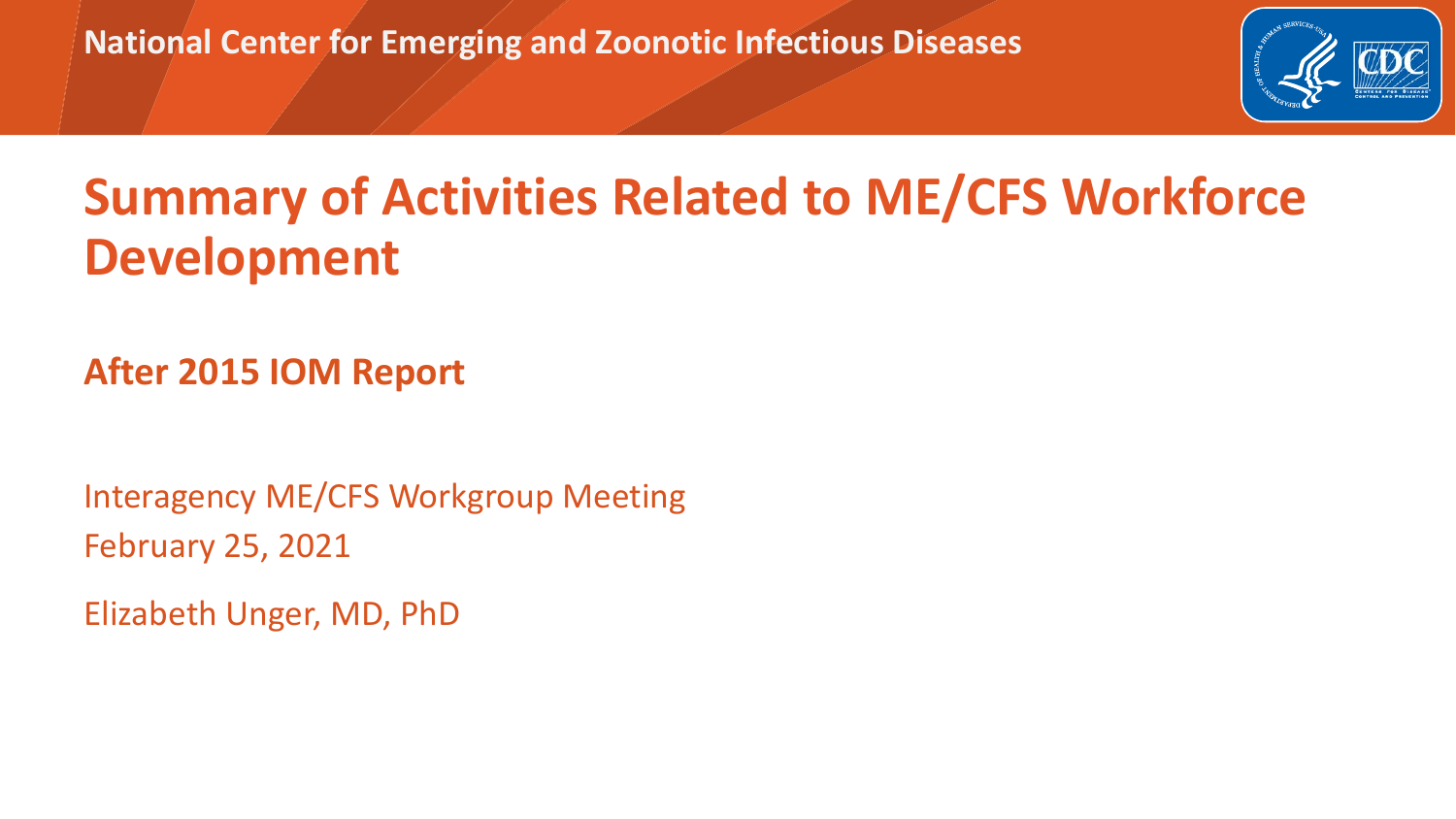## **How We Conducted Activities**

- **Audience** 
	- Healthcare Providers
		- Primary Care, Pediatrics, Nursing Professionals
		- Residents and Medical Students
	- Public Health Professionals
	- General Public
	- Patients and Caregivers
- **E** Channel
	- Continuing Education, Public Health Grand Rounds, Peer-Review Publications, CDC Website, Roundtable Meetings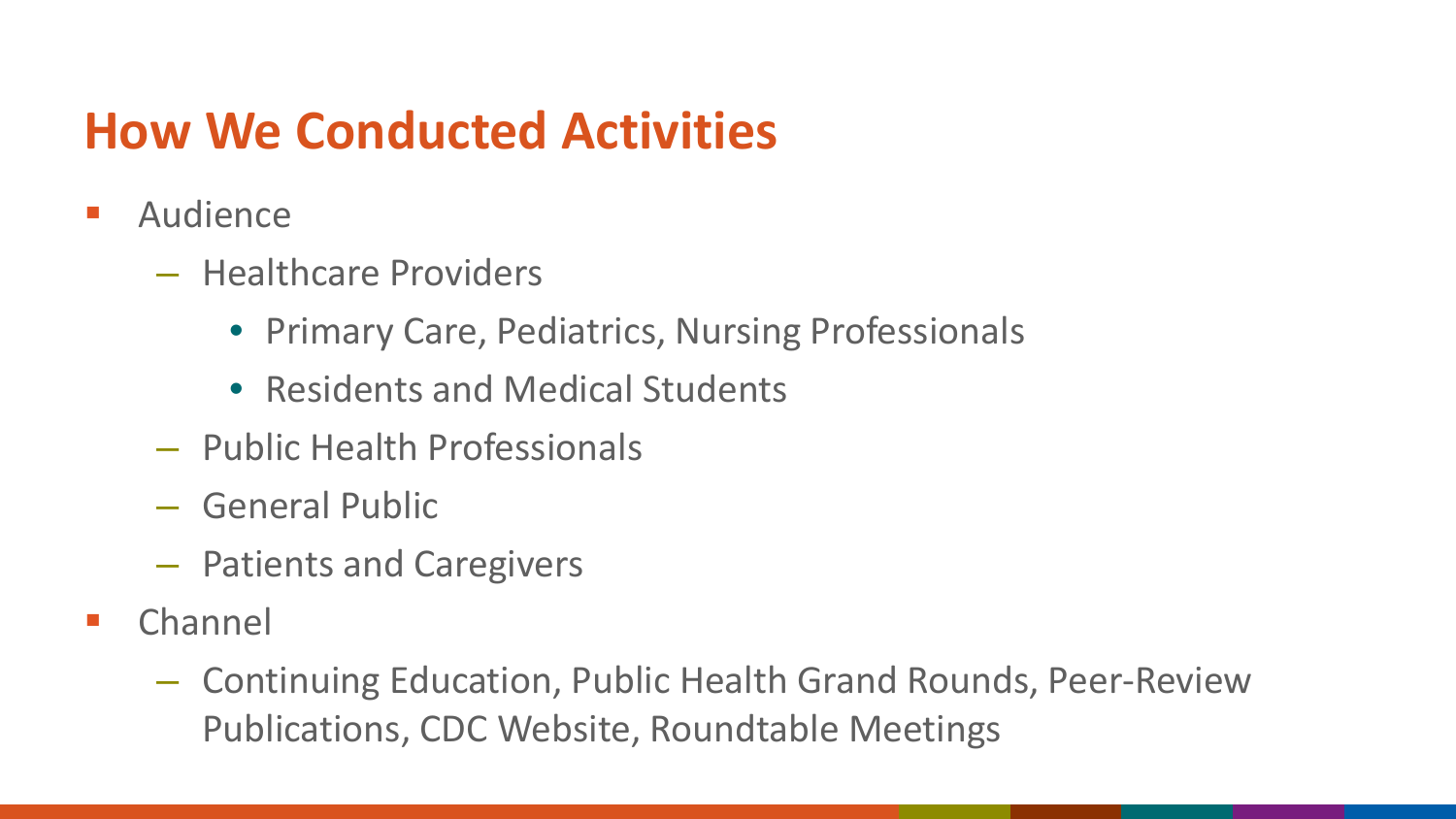# **Public Health Grand Rounds Unique CDC forum to**



- educate healthcare providers and public health professionals
- **Used to introduce IOM** clinical case definition and review knowledge about ME/CFS
- **Included CME,** publication in MMWR, and "Beyond the Data" clip

<https://www.cdc.gov/grand-rounds/pp/2016/20160216-chronic-fatigue.html> <https://www.cdc.gov/mmwr/volumes/65/wr/mm655051a4.htm>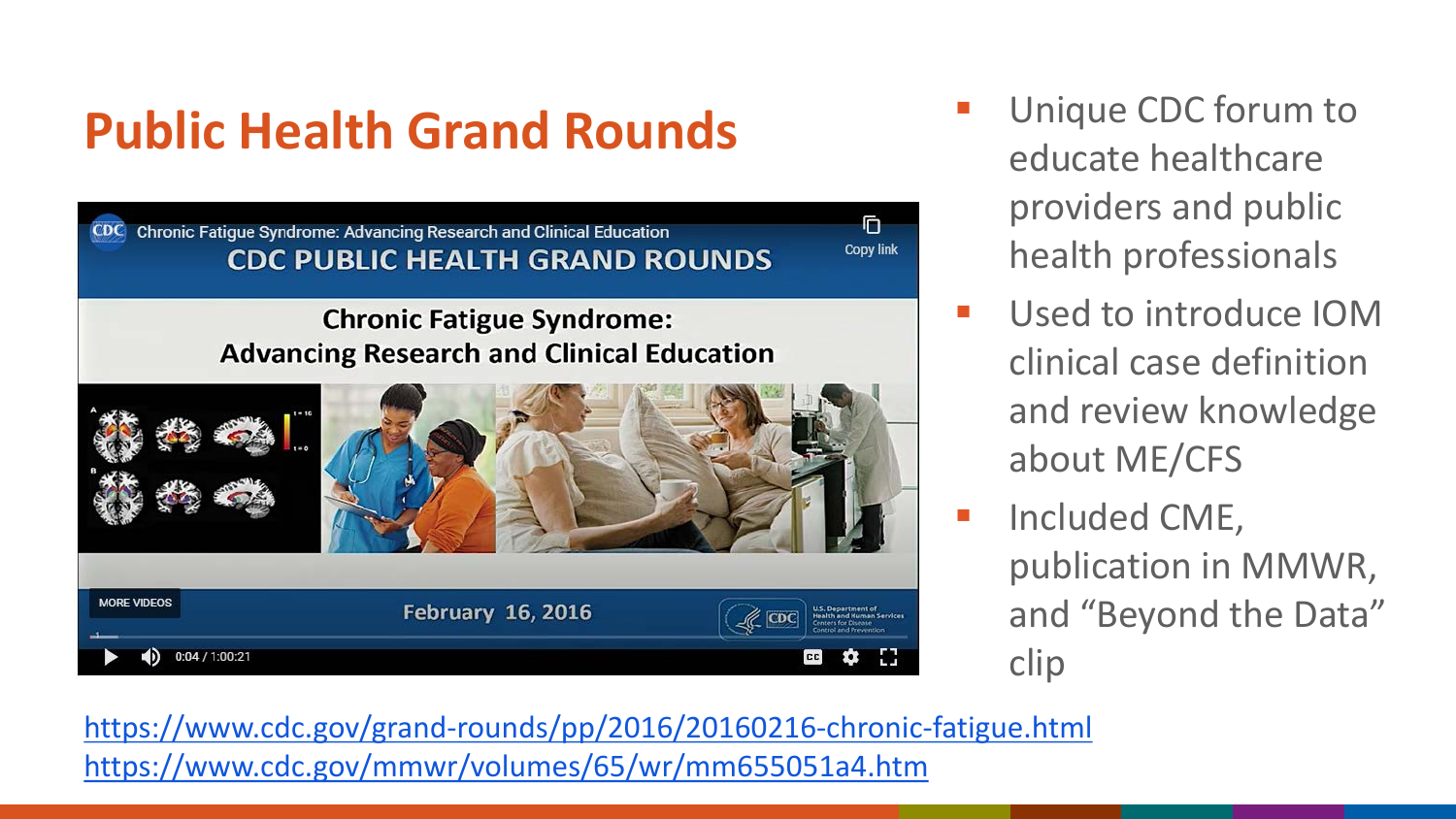## **Continuing Medical Education**

- Medscape Partnership—Three CME courses with over 42,000 learners
	- Roundtable—Diagnosing Myalgic Encephalomyelitis/Chronic Fatigue Syndrome: The Experts Weigh In
	- ME/CFS: Case-Based Learning
	- ME/CFS: Test your strength and knowledge gaps
- **E** Medscape Expert Commentary
- **MedEd Portal publication**
- CMEs sponsored through professional organizations
	- National Association of School Nurses
	- Georgia Chapter American Association of Pediatrics
- **Assistance to third party websites** 
	- Discussion with UptoDate, Mayo Clinic, U Pittsburgh EMS Module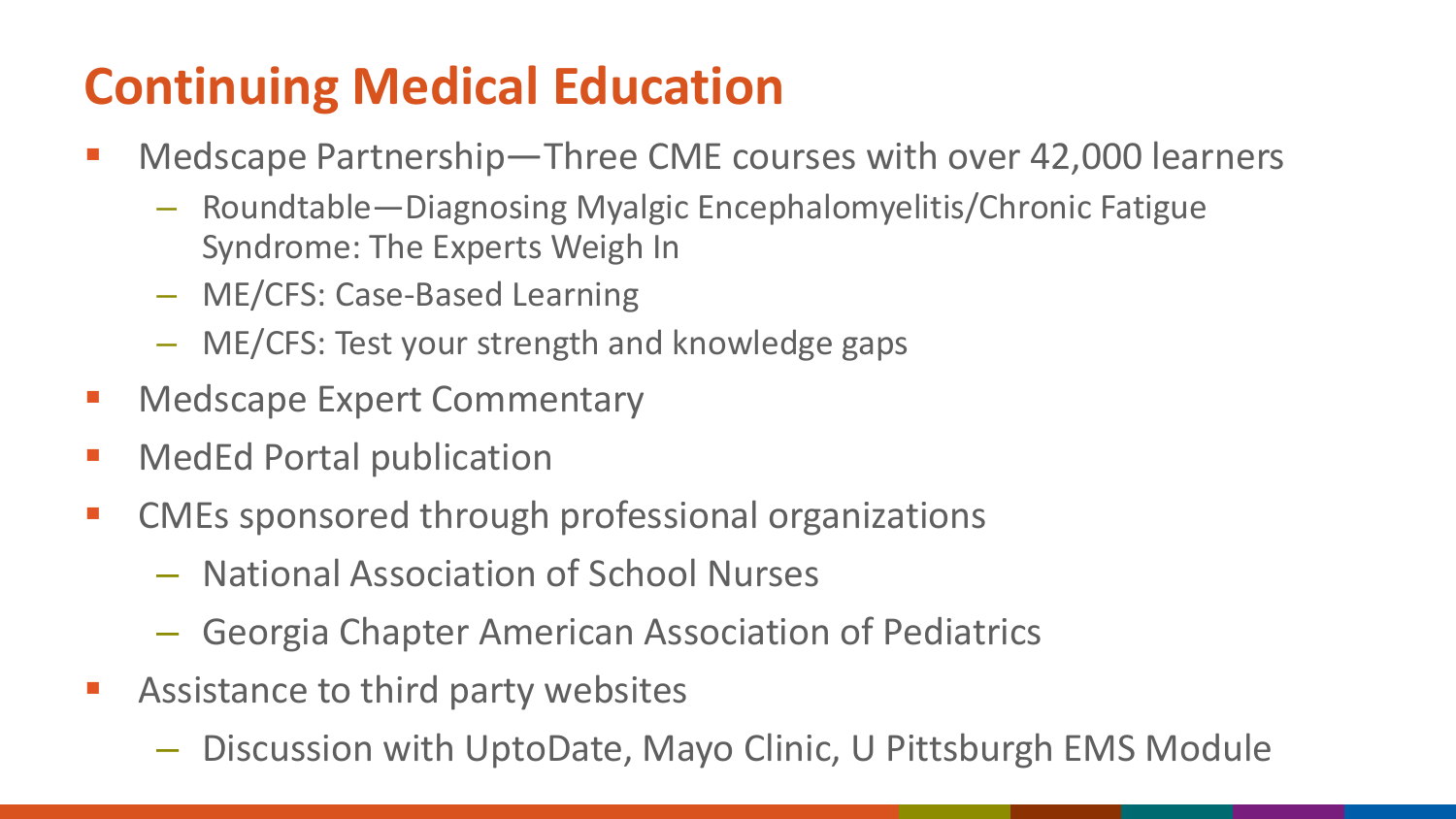### **Facilitating Knowledge Sharing**

- **Roundtable meetings 2016 and 2018**
- **Engage government, patient advocates, professional medical organizations,** research groups in dialogue
	- ME/CFS case definition
	- Health educational materials (patient and provider toolkits)
- ME/CFS Stakeholder Engagement Communications (SEC) Calls
	- Ongoing since 2012, 2-3 calls per year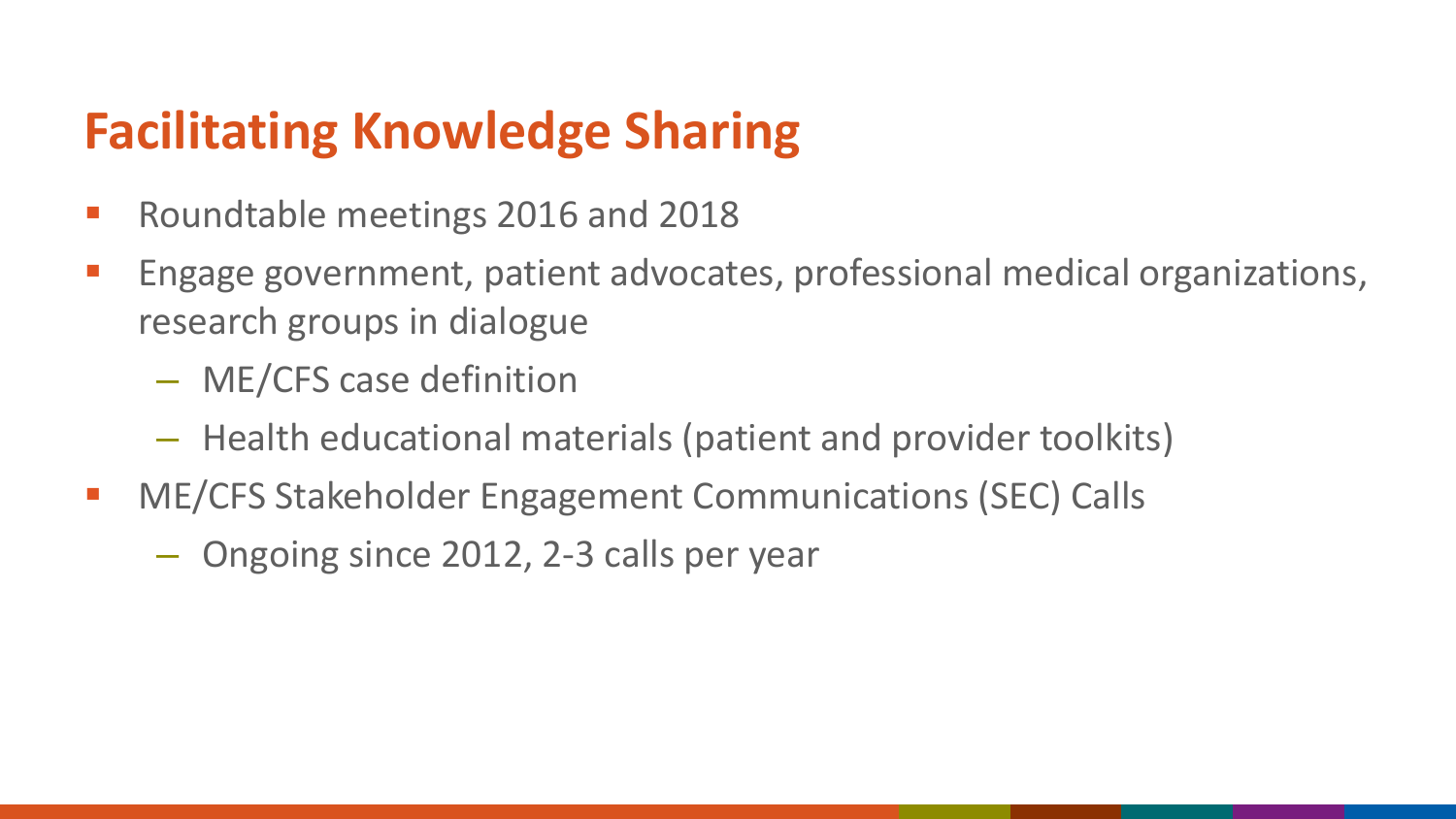## **CDC ME/CFS Website—English and Spanish**

- **Section for ME/CFS in Children**
- **Section for Healthcare Professionals**
- **UPER 19 Voice of the Patient Series**
- ME/CFS International Awareness Day CDC Features
	- CDC Public Health Matters Blog
	- Our Global Voices Blog
- **Public Service Announcement Video**
- **Two clinician videos on diagnosing and managing ME/CFS**